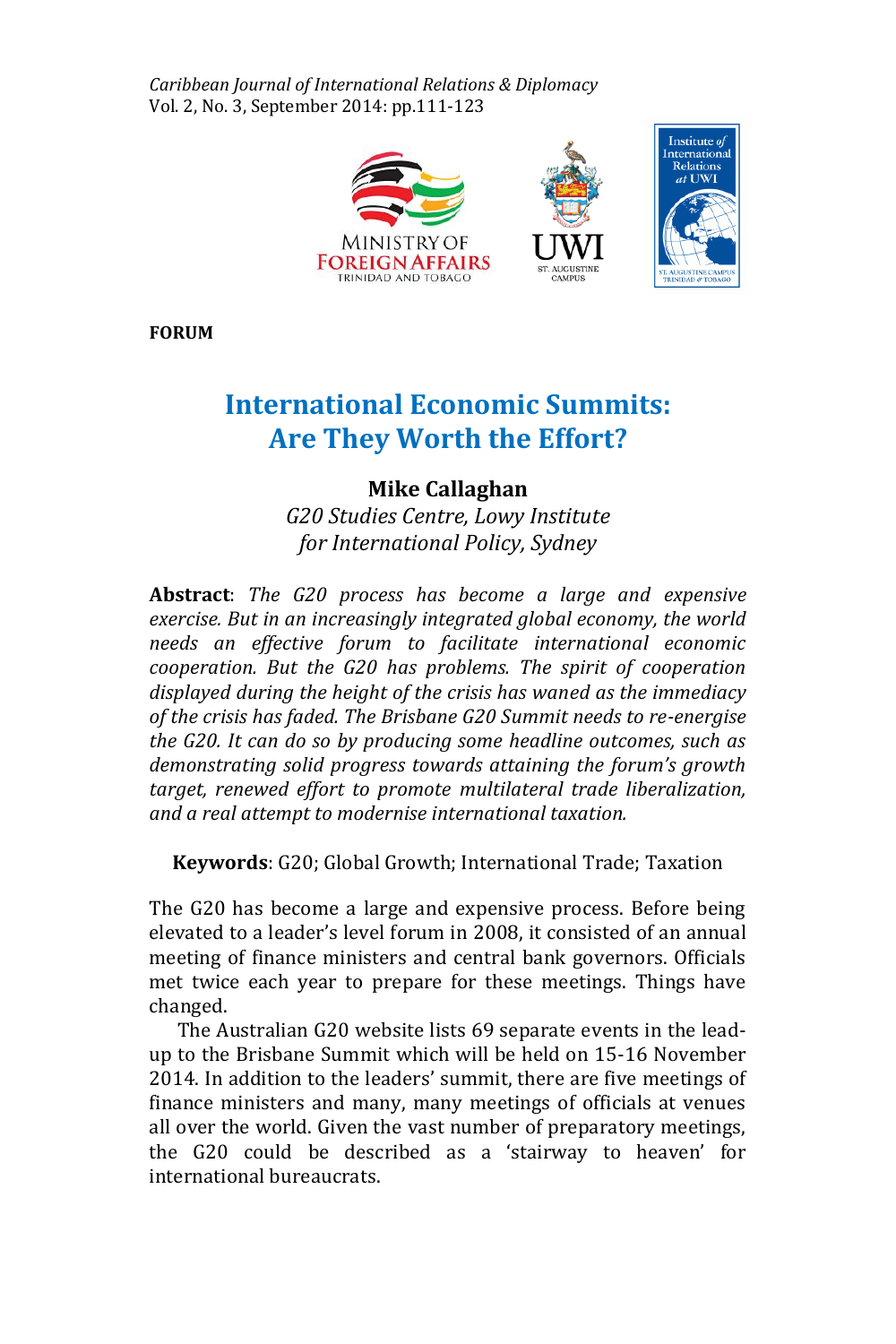The meetings being held in preparation for the Brisbane Summit includes many organised by the 'alphabet 20' – business representatives (B20), civil society (C20), labour organisations (L20), youth representatives (Y20) and think tanks from G20 countries (T20). The Australian G20 presidency refers to these as the 'engagement partners'. These groupings have organised their own meetings and 'summits' and have finalised communiqués covering their recommendations as to what leaders should do at the Brisbane Summit.

The preparations for a summit, along with the organisation of the summit itself, are expensive. There was much publicity over the reported \$1 billion plus cost of the Toronto G20 Summit in 2010. The Australian Government has budgeted for the Brisbane G20 Summit costing Australian taxpayers \$400 million, but this cost is likely to rise and does not cover the cost of events hosted by the various engagement partners. A large part of the cost involves security. Summits cause significant disruption to the host city and are often marked by violent protests. However Brisbane believes it will receive a positive economic benefit associated with the increased recognition the city will receive with the visit of over 30 world leaders and heads of international organisations along with 3,000 international media representatives.

#### **ARE G20 SUMMITS WORTH THE EFFORT AND EXPENSE?**

The G20's response to the 2008 global economic and financial crisis did help save the world from an even more sever crisis. In particular, the London Summit in April 2009 helped to restore confidence.

As for recent G20 summits, the general narrative is that the best days of the G20 are behind it, and that was in its role as a crisis responder. It is easy to be critical, but the G20 has achieved much. It is a forum that better reflects the changing nature of the global economy, particularly the rise of emerging markets, and it has deepened a dialogue between countries that do not have a history of close cooperation on economic policy issues. The G20 has also driven a major strengthening in international financial regulation through the creation of the Financial Stability Board (FSB). However history will not praise everything that has come from the G20 summits to date.

The G20 also has problems. The spirit of cooperation has weakened as the immediacy of the crisis has faded. Its agenda had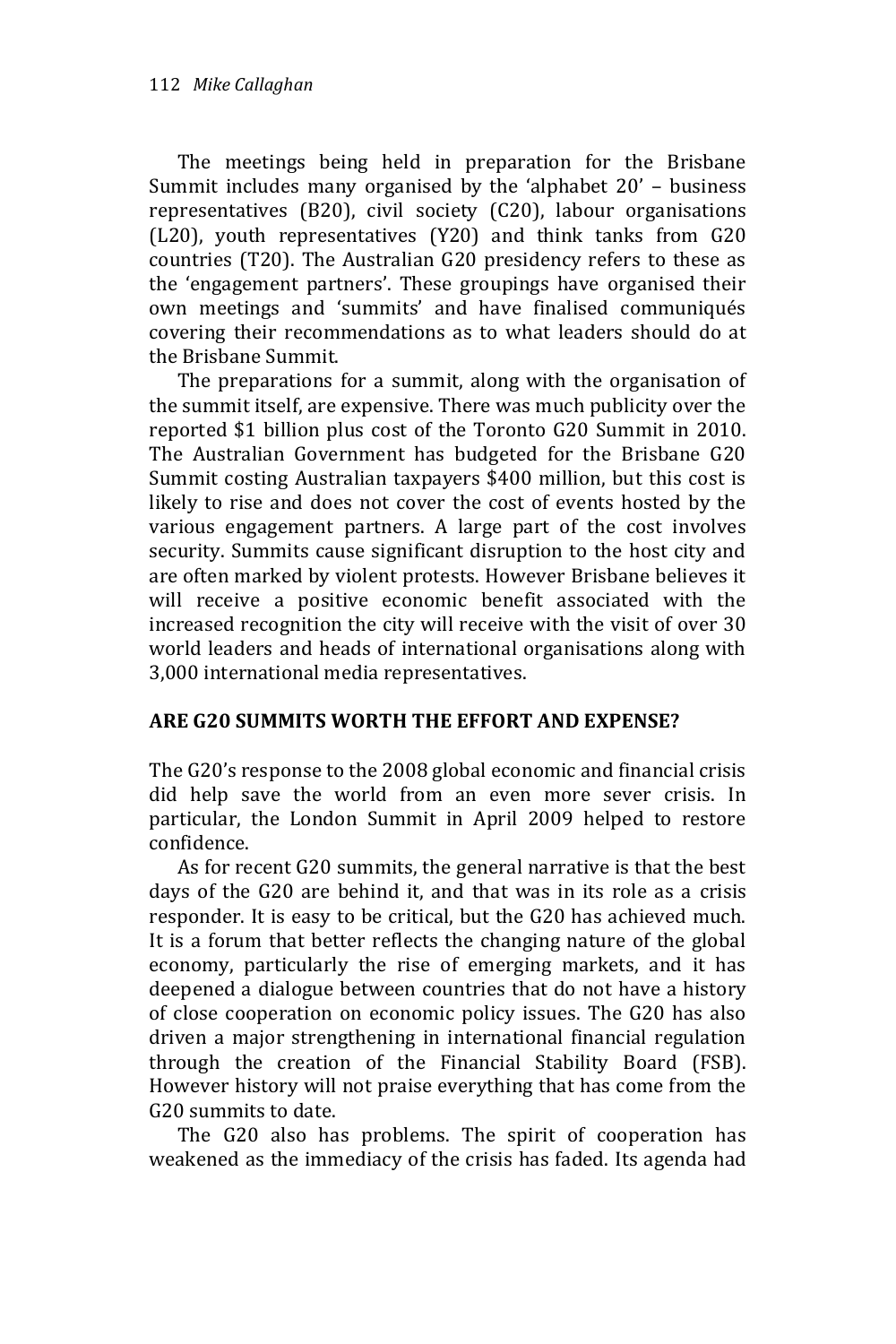become long and unfocused. Too much was pre-cooked by officials ahead of Leader's Summit, often leading to bland, lowest common denominator resolutions and agreements. Most importantly, there was a danger that the G20 was losing its inherent strength, and that is the direct involvement of leaders in dealing with major global issues.

#### **AN INTEGRATED GLOBAL ECONOMY**

While the G20 process may have been encountering problems, the world does need international economic summits; although they have to be effective. They are needed because the global economy is becoming increasingly integrated. As noted by the IMF Managing Director, Christine Lagarde, 'The breakneck pattern of integration and interconnectedness defines our times'. 1

In an integrated world, countries need to cooperate. While it is easy to say there is a need for greater international economic cooperation, it is hard to achieve. There is no natural constituency in support of international economic cooperation. National sovereignty is zealously guarded. It is also not clear what economic policies should be coordinated or harmonised globally. The division between clearly domestic policy matters and those that can have spillovers on other countries – both positive and negative – is not straightforward.

Moreover the economic fortunes of individual countries are primarily determined by their own domestic policies. No country will adopt policies that are not in their own domestic interest. Yet the dilemma is that countries do not always pursue policies that are economically appropriate for them. One reason may be because there is not agreement as to what is the right policy path. But the bigger problem is usually domestic politics. This begs the question: will attending international summits help solve domestic political problems?

Sometimes international pressure helps. Sometimes even powerful economies use global commitments to advance policies that may otherwise be difficult to pursue domestically. But a great deal of realism is required in terms of the degree of economic policy cooperation that can be achieved at international economic summits. Another feature of summits is exaggerated rhetoric, and this has to be discounted. Furthermore, even if agreements are reached at summits, the measures will have to be implemented,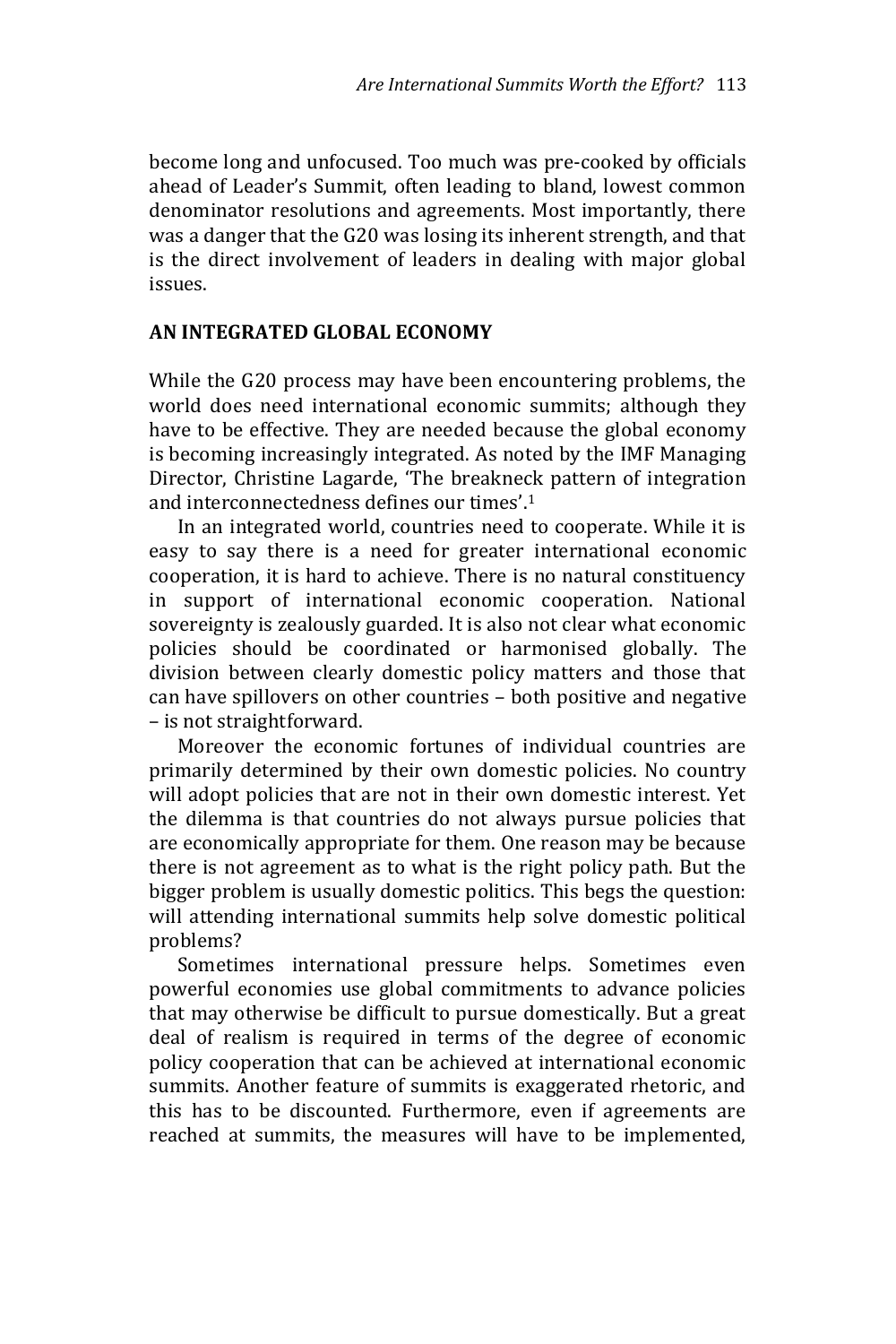and this will require leaders winning their own domestic political battles.

However, while the economic fortunes of countries are primarily in their own hands, there are issues that no country can solve operating unilaterally.

#### **ISSUES THAT NO COUNTRY CAN SOLVE ACTING UNILATERALLY**

The financial crisis demonstrated the close interconnection between financial markets. Financial institutions increasingly operate globally. Cross-border bank claims have risen from \$US6 trillion in 1990 to over \$US30 trillion in 2008.<sup>2</sup> This is a rise of over 250 per cent as a share of global GDP. The rapid growth in international capital flows has brought many benefits, such as better international allocation of saving and investment. But such flows can be volatile and result in the faster international transmission of shocks. The global crisis demonstrated that greater attention has to be paid to the linkages among economies and the impact of one country's policy on others. In particular it has demonstrated the need for close cooperation to deal with globally operating financial firms.

Another expression of the integration of the global economy and the need for countries to cooperate is the rise of global value chains. A typical manufacturing company today relies on inputs from more than 35 different contractors from around the world; for some companies, such as car and airplane manufacturers, this number is significantly higher.<sup>3</sup> Global value chains have become the dominant feature of world trade. The growing fragmentation of production across national borders highlights the importance of open trade and investment regimes because protective and restrictive barriers impact not only on foreign suppliers, but also on domestic producers. With goods now effectively 'made in the world' rather than solely in one country, the approach to trade policy has to change. The mercantilist view that exports are good and imports are bad, and that market access concessions should only be granted in exchange for access to someone else's market, is out of date. Domestic firms depend on reliable access to imports of goods and services to improve their productivity, competitiveness and opportunity to export.

International tax laws also have to adapt to a changed global market place. In a world where firms are increasingly operating globally and production processes are widely dispersed, along with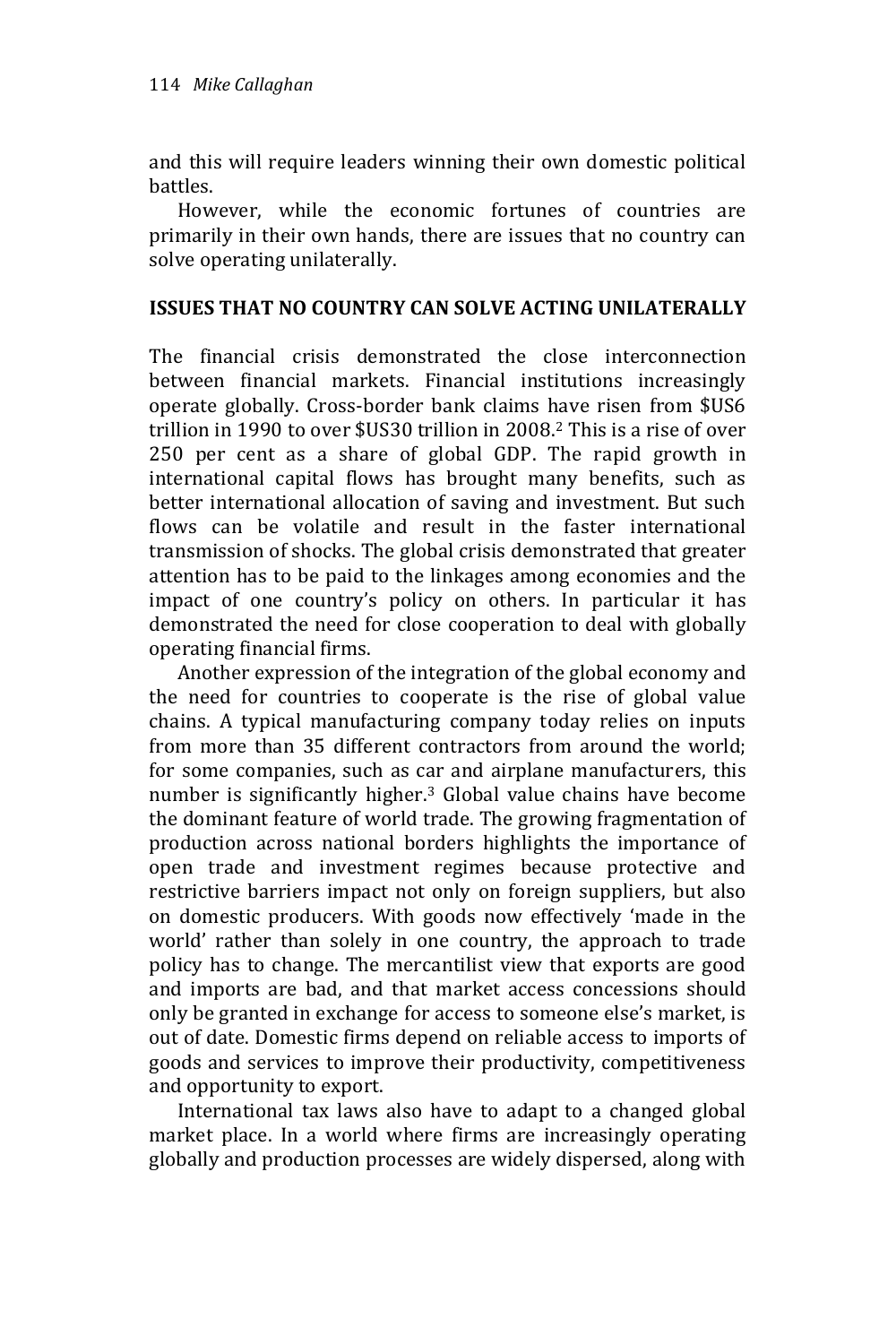the increasing provision of goods and services through the internet, it is increasingly difficult for a jurisdiction to identify where its taxing rights exist, and very easy for corporations to ensure that profits are only declared in low tax jurisdictions.

The rise of global value chains has been facilitated by technological developments, particularly the digital age. The same forces have been driving financial innovation and the interconnectedness of financial markets, along with transforming the traditional approach to corporate taxation. Technological change will not stop. Financial innovation will not stop. More and more goods and services will be delivered over the internet. These developments will further increase integration between countries. Individual nation states will find it increasingly difficult to set laws covering globally operating businesses. There is also climate change. If ever there was a classic global public good, it is climate change.

In an integrated world, effective international cooperation is important. Forums such as the G20 are needed to help facilitate cooperation, particularly in areas such as international tax, trade, globally operating financial institutions and climate change.

## **AN INTEGRATED ECONOMY REQUIRES EFFECTIVE INTERNATIONAL INSTITUTIONS**

An integrated global economy also requires effective multilateral economic institutions. The importance of international institutions to the pursuit of economic growth and financial stability was recognised with the establishment of the Bretton Woods Institutions in 1944 – the IMF and the World Bank. In the area of trade, the General Agreement on Tariffs and Trade (GATT) commenced in 1948, replaced by the World Trade Organisation (WTO) in 1985. To advance international efforts to promote strengthened financial markets, the G20 sponsored the establishment of the FSB in 2009. Comprehensive international institutions do not exist in the area of tax and energy, although the OECD has taken the lead in the former and the International Energy Agency (IEA) is the most prominent body in the area of energy governance.

The world has changed greatly from when most of these institutions were established. The institutions must change accordingly if they are to remain relevant and effective. However there is inevitable inertia when it comes to reforming global bodies.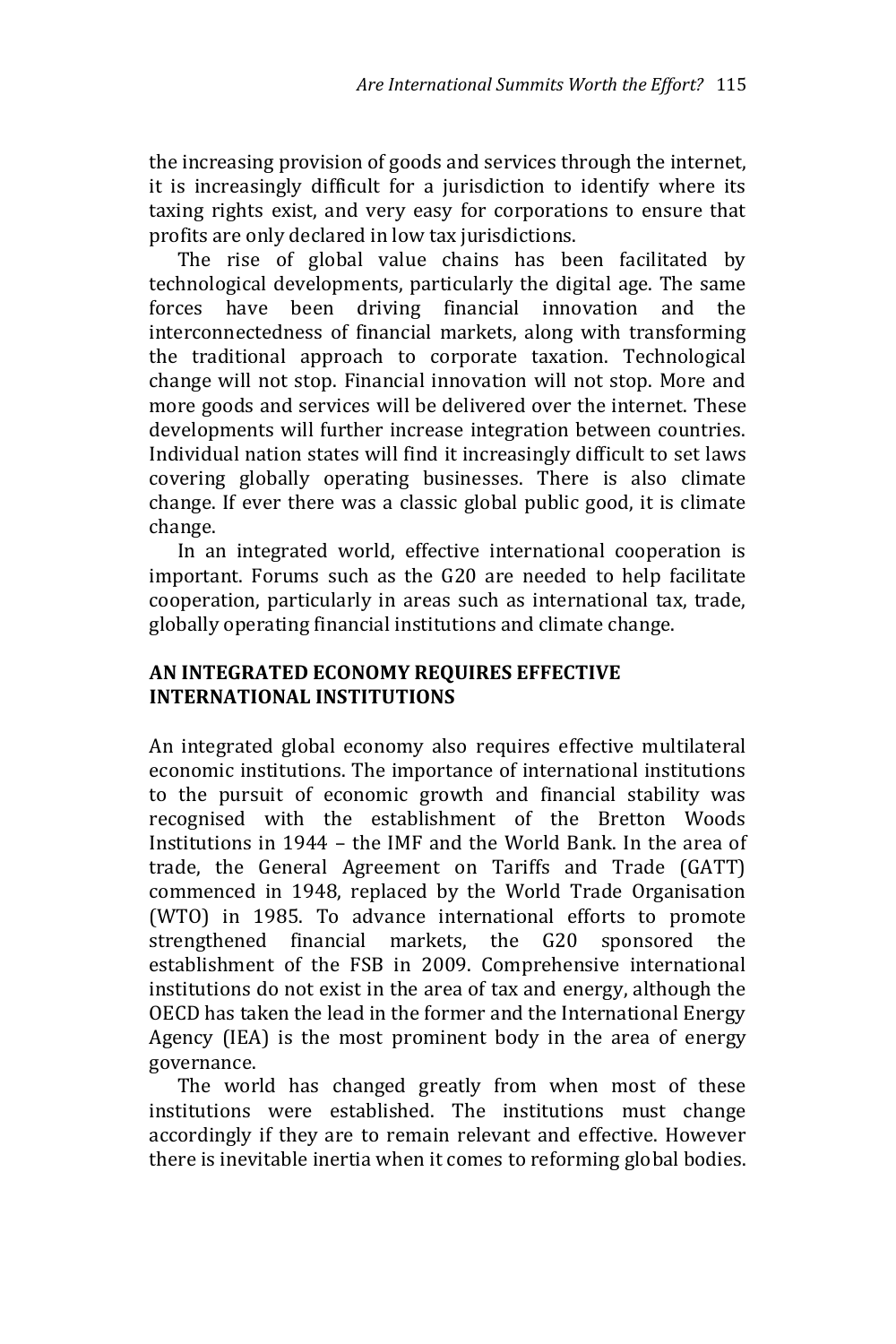Transitions and shifts in relative economic power may not be smooth. For some countries to have more power and influence, others have to have less. It is not surprising that changes in the governance arrangements in international institutions are protracted and contentious. Overcoming such political roadblocks is a major contribution that the G20 can, and has, provided.

There is a need for effective global forums such as the G20, and there is also a need for leaders' summits. Effective international cooperation often involves overcoming political roadblocks. Sometimes this can only be done at the highest political level: i.e. by leaders. The great strength of the G20 is that it brings together leaders from the major developed and emerging markets and provides the potential for them to make progress on some intractable global issues. Will this opportunity be seized at the Brisbane G20 Summit?

#### **WILL THE BRISBANE G20 SUMMIT DELIVER?**

Australia has indicated that it will pursue a focused agenda through the G20 in 2014, with the emphasis on achieving concrete actions rather than talk and the leaders' communiqué will be limited to three pages. While the emphasis is on a narrower agenda, the G20 is still pursuing 10 work streams in 2014: anti-corruption, development, employment, energy, financial regulation, growth strategies, investment and infrastructure, reforming global institutions (mainly the IMF), tax and trade. Australia has attempted to draw the links between the various agenda items, however if substantive progress is to be made, the leaders agenda will have to zero in on a few key areas. This is not to say that work should not continue within the G20 across many issues. But to get the most out of a leader's summit, and recognising that both leaders' time and political capital is limited, there should be a focus at the summit on making significant progress in a few areas.

#### *Growth Will Be a Priority*

A major focus of the Brisbane summit will be on the commitment by G20 members to bring forward growth strategies that will increase global growth by an extra 2 per cent over 5 years. This undertaking was given by G20 finance ministers at their meeting on 22-23 February 2014.<sup>4</sup> To achieve this increase in global growth, each G20 country will have to implement additional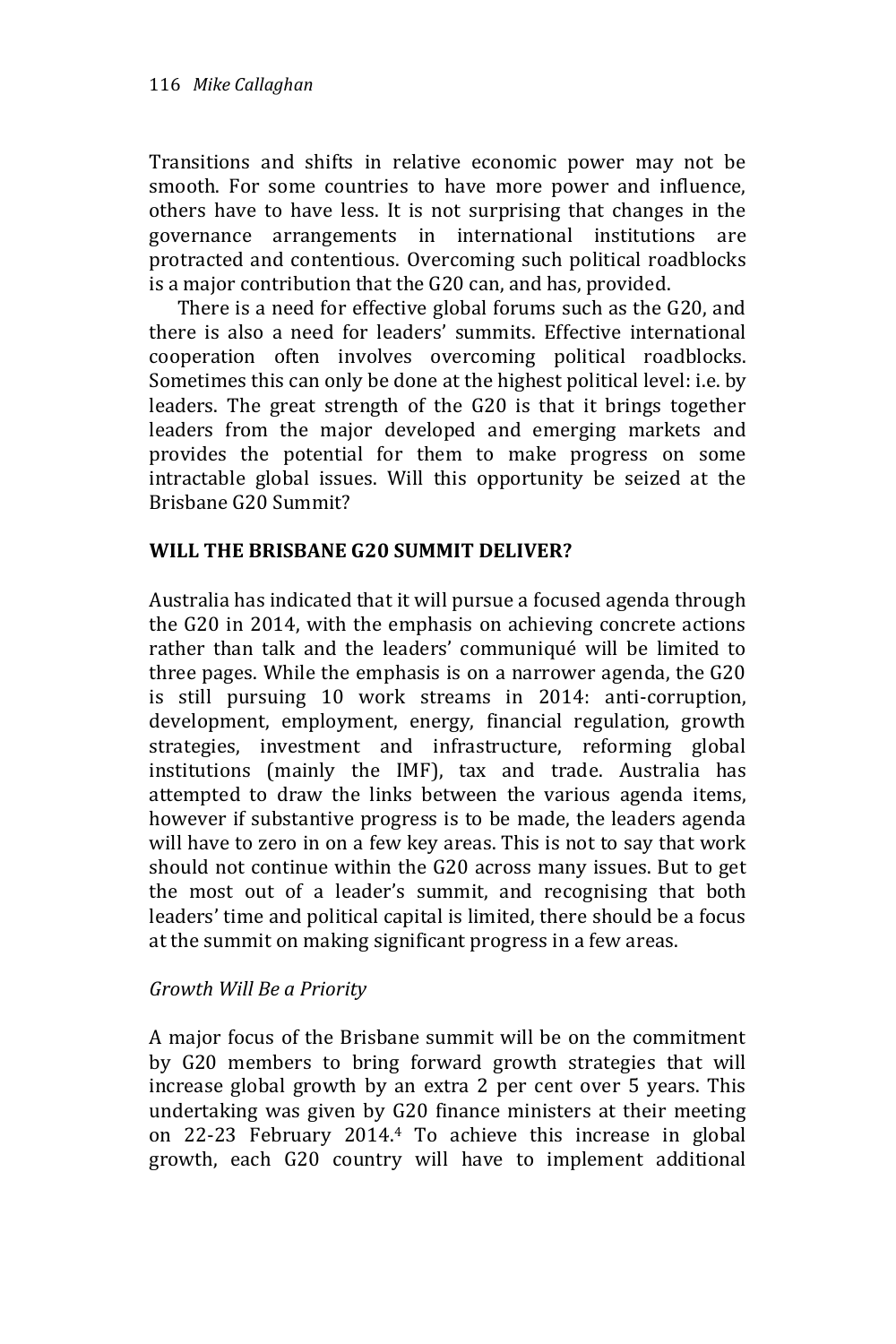reforms, in particular structural reforms. These will be politically difficult reforms. The international institutions – IMF, OECD, and the World Bank – outlined some of the reforms required when they reported to G20 finance ministers in February that additional reforms could result in an additional two per cent increase in global growth. For example, the IMF says that the US has to increase public investment by at least 0.5 per cent of GDP for an extended period and reform its tax system.<sup>5</sup> For Australia the OECD has identified a need to lift the female participation rate, increase infrastructure investment but also to use infrastructure more efficiently with the application of user charges and congestion charges, along with shifting the tax mix towards increased reliance on indirect rather than direct taxes. For Germany, the recommendations were to lift public spending and to deregulate, particularly in services.

The first test will be to see whether the individual growth strategies leaders submit at the Brisbane Summit, and which will form the Brisbane Growth Action Plan, tackle the difficult domestic reforms needed to achieve additional growth. To be meaningful, the Brisbane Action Plan cannot be a repeat of the action plans released at previous summits, which mainly consisted of policy measures that countries were already being implemented or had been announced. In order to achieve additional growth, over and above that already forecast, reforms in addition to those already announced will be required. The international organisations should be asked by the G20 to provide an objective assessment whether the listed reforms will, if implemented, result in the targeted extra growth. This assessment should be made public.

The second test is to ensure that the reforms announced at the Brisbane Summit will be implemented in the coming years. The Brisbane G20 Summit will not be a success if a grand plan to lift growth is announced, but there is no follow-up in terms of implementation of the reforms. Strengthening the growth and resilience of the global economy is an ongoing project and will not be achieved at one summit. While leaders must commit to the implementation of the required reforms, in order to boost their credibility, they should also commit to the ongoing oversight by the international organisations of members' performance and their progress being reviewed at future finance ministers meetings and the next leader's summit.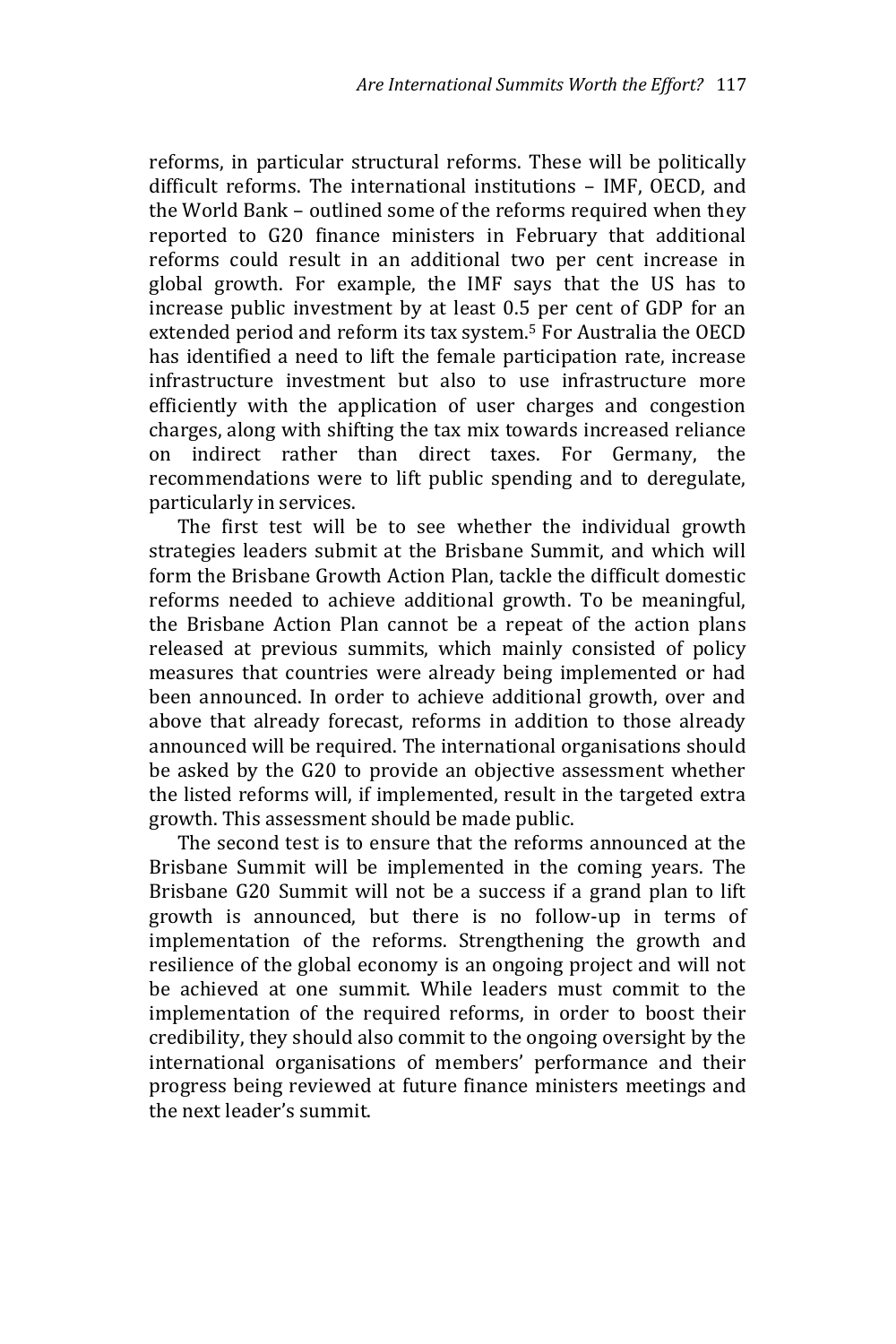#### *Increasing Infrastructure Investment*

Australia has signalled that increasing infrastructure investment will be a priority at the Brisbane Summit. Given that the steps necessary to increase infrastructure investment will depend on specific policy measures by each country, it is appropriate that the translation of any collective agreement by the G20 to increase infrastructure investment is contained in individual country growth strategies. The relative importance of the various factors impacting on the environment for infrastructure investment will vary across countries. Moreover increasing infrastructure investment is not the same priority for every country. For example, while China my need to improve the quality of its infrastructure investment, its overall challenge is to increase consumption expenditure relative to investment spending. Japan is another country where raising infrastructure spending in aggregate is not a priority. In contrast, the IMF has indicated that in order to achieve the collective G20 growth ambition, public investment, particularly on infrastructure, has to be increased by  $\frac{1}{2}$  per cent of baseline GDP in the US, Germany, Brazil, India and Indonesia.<sup>6</sup>

To attract greater private sector investment, countries will have to improve their investment environment, including ensuring a stable regulatory, tax, and legal systems along with macroeconomic stability. Selecting the 'right' infrastructure projects is the highest priority facing countries. The key requirement to improve infrastructure planning and project selection, along with management and operation, is transparency. In many respects, it does not matter who undertakes project assessments, provided all the factors taken into account in making a decision are fully disclosed and available for public scrutiny. The international community can make a positive contribution to advancing infrastructure investment if forums such as the G20 emphasised the importance of making the selection of infrastructure projects fully transparent, for this would help not only improve the quantity but also the quality of infrastructure investments.

#### *Trade Liberalisation Must Be a G20 Priority*

Trade liberalisation should be a priority for an international economic summit. The G20 is a global forum, so the focus cannot be on bilateral or regional arrangements, but rather the multilateral trading system. Trade liberalisation should be at the centre of the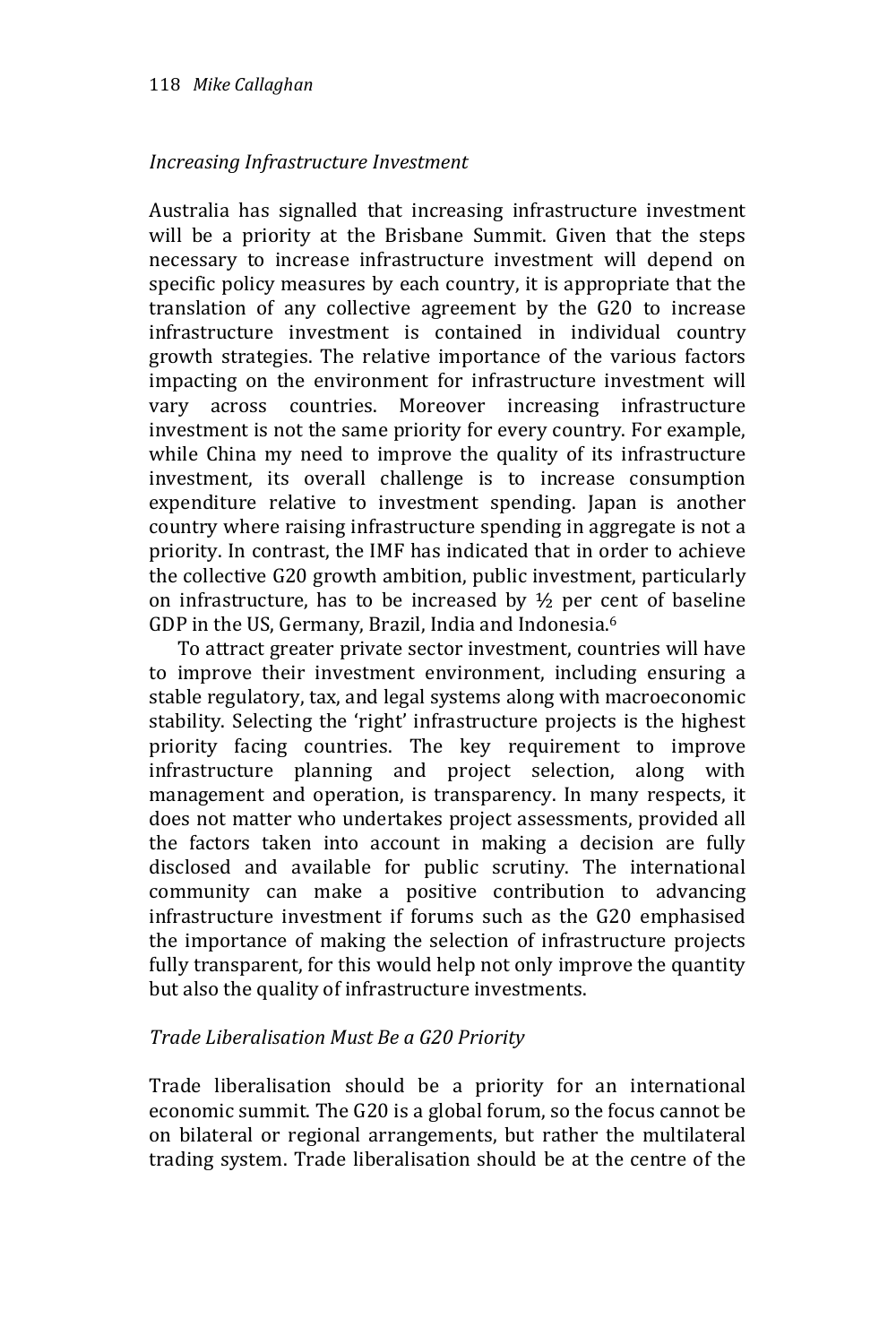country growth strategies presented at the Brisbane Summit. Trade should not be considered as a separate agenda item and largely the domain of trade ministers. The G20 is not the place for detailed trade negotiations. But it is the place where leaders can provide strategic political direction on the future of the global trading system. And such direction is badly needed. The agreement by WTO ministers on a package of measures in Bali in September 2013 was considered a major step which restored faith in a multilateral approach to trade liberalisation negotiated in the WTO. However India's veto of the WTO making the technical change by 31 July 2014, a deadline set by WTO trade ministers, to advance the Bali agreement on trade facilitation has thrown doubt over the future of the multilateral trading system and the WTO. Notwithstanding India's position, which hopefully will be reversed, the G20 should press on in advancing trade liberalisation. Moreover If the G20 truly is the primary forum for international cooperation, it must restore confidence in the future of the multilateral trading system and the WTO.

G20 members should strengthen the standstill against introducing protectionist measures by committing to roll back measures that have been introduced, including non-tariff measures. The G20 should call on the WTO to monitor progress. The G20 chair should seek commitments from G20 members for the early implementation of the Bali trade facilitation agreement. G20 members should not wait on the formal ratification of the agreement and should include in their growth strategies the steps they will take for the rapid implementation of the measures contained in the Agreement on Trade Facilitation. G20 members should also commit to providing the necessary assistance to developing countries to implement the trade facilitation agreement.

Leaders should express their commitment to the multilateral trading system and the importance of the WTO and provide the political commitment for the WTO to develop a package of measures that would constitute the end of the Doh Round. The direction of the multilateral trading system in a post Doha world should be one that avoids ambitious and wide-ranging agendas with a single undertaking. Future negotiations should be targeted in specific areas, including plurilateral agreements which allow WTO members to opt into the agreement, such as the Information Technology Agreement, International Services Agreement and government procurement agreement. Leaders should also agree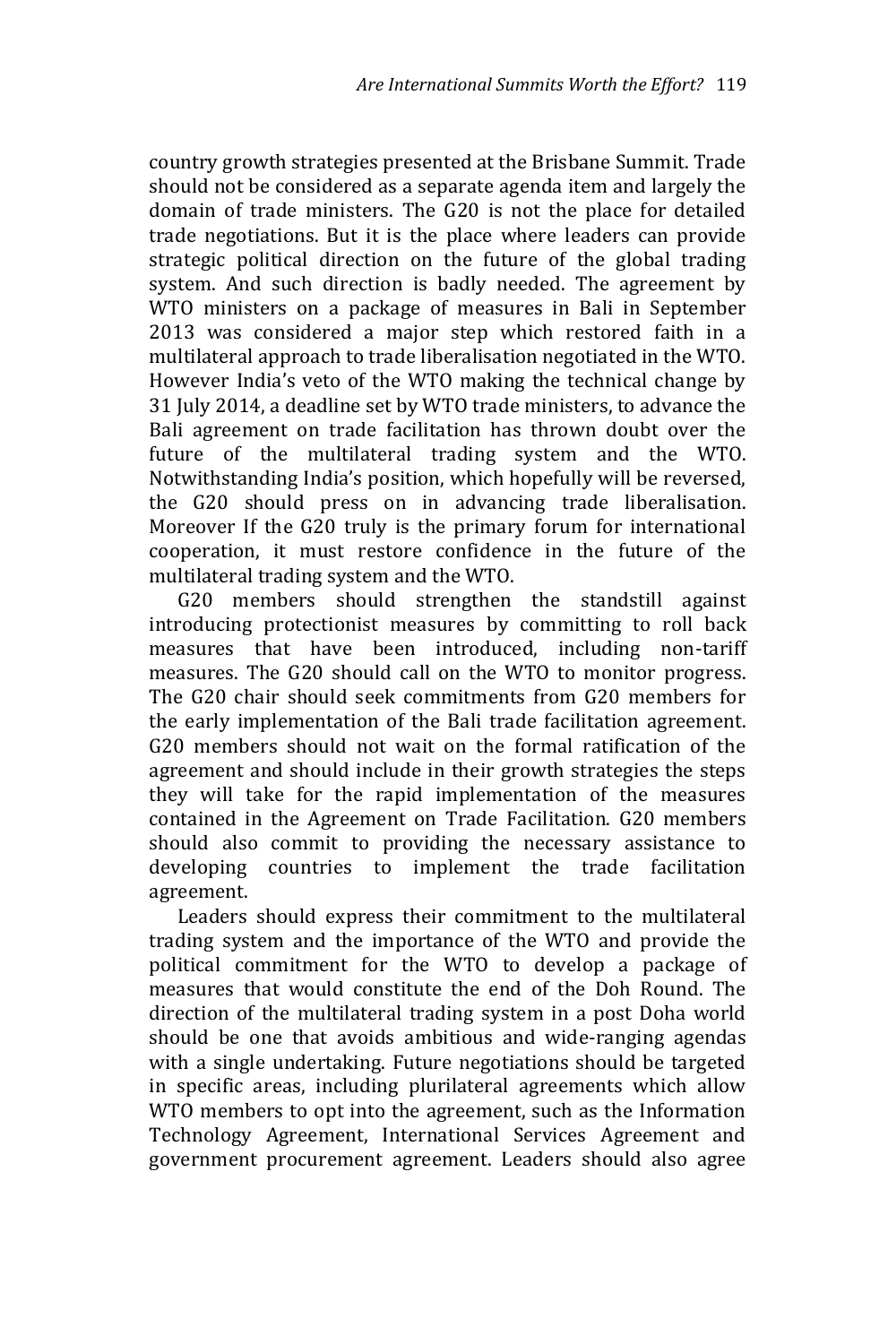that the future of the WTO will be anchored around the governance of global value chains and their implications for international trade negotiations.

### *Financial Regulation*

Australia has indicated that in 2014 the focus of the G20 will be on delivering the G20's core financial regulation reforms, the Basel III capital and liquidity requirements; dealing with 'too big to fail', making derivative markets safer and transforming the shadow banking sector. The areas identified are being pursued by the FSB and standards and reports will be finalised in 2014. While the design component of some of these reforms will be finalised, they will not be 'completed' in 2014. Implementation of the standards will run over many years and it is the actual implementation and consistency of implementation that is critical. Moreover the standards will have to continue to be reviewed and any unintended implications identified and corrected.

Given the ongoing task of improving international financial regulatory standards, along with the implementation of these standards, the G20 should be focusing on strengthening the governance and operations of the FSB. Towards that end, it is appropriate that the FSB is considering options to improve country representation. A key objective of the G20 should be to ensure that the governance and representation arrangements in the FSB build confidence and trust among not only all members, but also nonmembers.

In addition to improving the FSB's representation arrangements, the G20 should also focus on improving the way the FSB, along with the financial standard setting bodies, approach their work. For example, the B20 has proposed that high-level guiding principles should be adopted, including better approaches towards consultation on proposed new standards.<sup>7</sup> The B20 has suggested that these principles could be based around the need for: a clear mandate for a new or enhanced regulation; mandatory costbenefit analysis of proposed regulation; an assessment of the difficulty of implementing regulation before it is introduced; and consideration of alternatives such as greater discretion for regulators. The B20 has also identified a need for improved arrangements to take into account the needs of emerging markets.<sup>8</sup> This is a pressing need. The regulatory response through the FSB primarily reflects the experience and views on Europe and North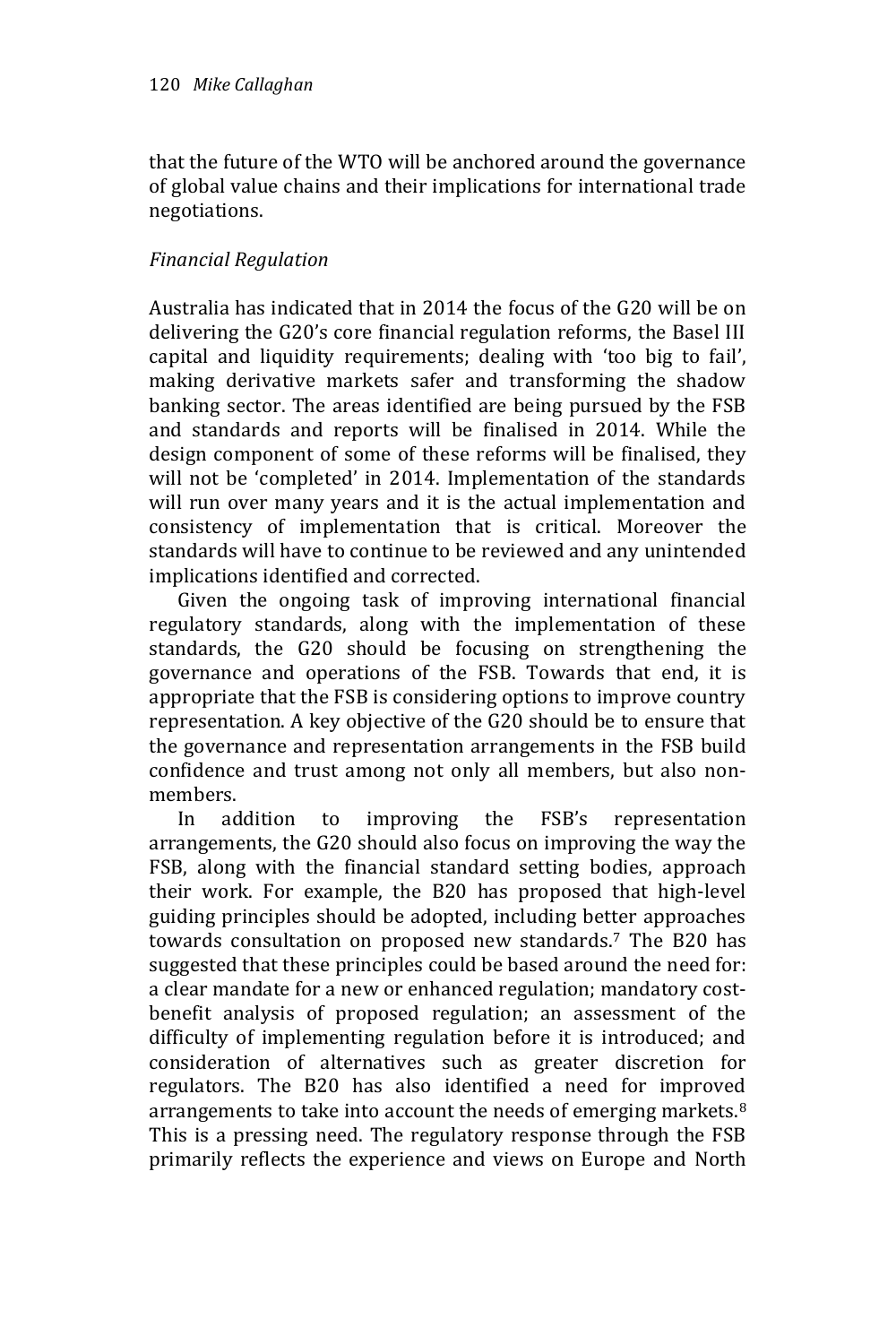America. As the B20 has noted 'It is important that international regulators properly consider financial systems that are at different stages of development or have fundamentally different characteristics when designing new global rules'.<sup>9</sup>

#### *International Tax*

Combatting tax evasion and avoidance is a G20 priority. A particular focus is dealing with base erosion and profit shifting (BEPS) – the capacity of globally operating firms to shift profits to low or no tax jurisdictions. In July 2013, at the request of the G20, the OECD released a fifteen-point action plan focussed on addressing BEPS. It also announced a timetable that provided for the completion of a number of the actions by September 2014, with the remainder of the plan to be finished by September 2015.

While the OECD's BEPS action plan is an important initiative, and the G20 has a critical role in maintaining political momentum on combatting tax avoidance, it is a complex and ongoing issue that essentially involves the challenge of ensuring that international tax laws keep up with a rapidly changing global environment. And this has resulted in the questioning of some basic international tax principles. This issue will not be 'solved' with the completion of the current timetable of OECD reports on BEPS. The BEPS project should be seen as a the start of a fundamental change in the governance arrangements for dealing with international tax issues and the G20 should be at the forefront of embracing and supporting this change.

While non-OECD G20 members are participating on an equal basis as OECD members on the BEPS project, developing countries have expressed concern that they are not directly involved in the negotiations. This is notwithstanding that, as reported by the IMF, developing countries are more adversely impacted by base erosion than the advanced economies. Moreover international tax issues cannot revert to being largely an OECD-centric issue when the current BEPS timetable of work is finished in September 2015. The G20 should begin a discussion around more permanent changes to the arrangements for dealing with international tax issues. This should include not only formalising the participation of non-OECD G20 members beyond the timetable for the current BEPS initiative, but also mechanisms to more actively and directly involve developing countries.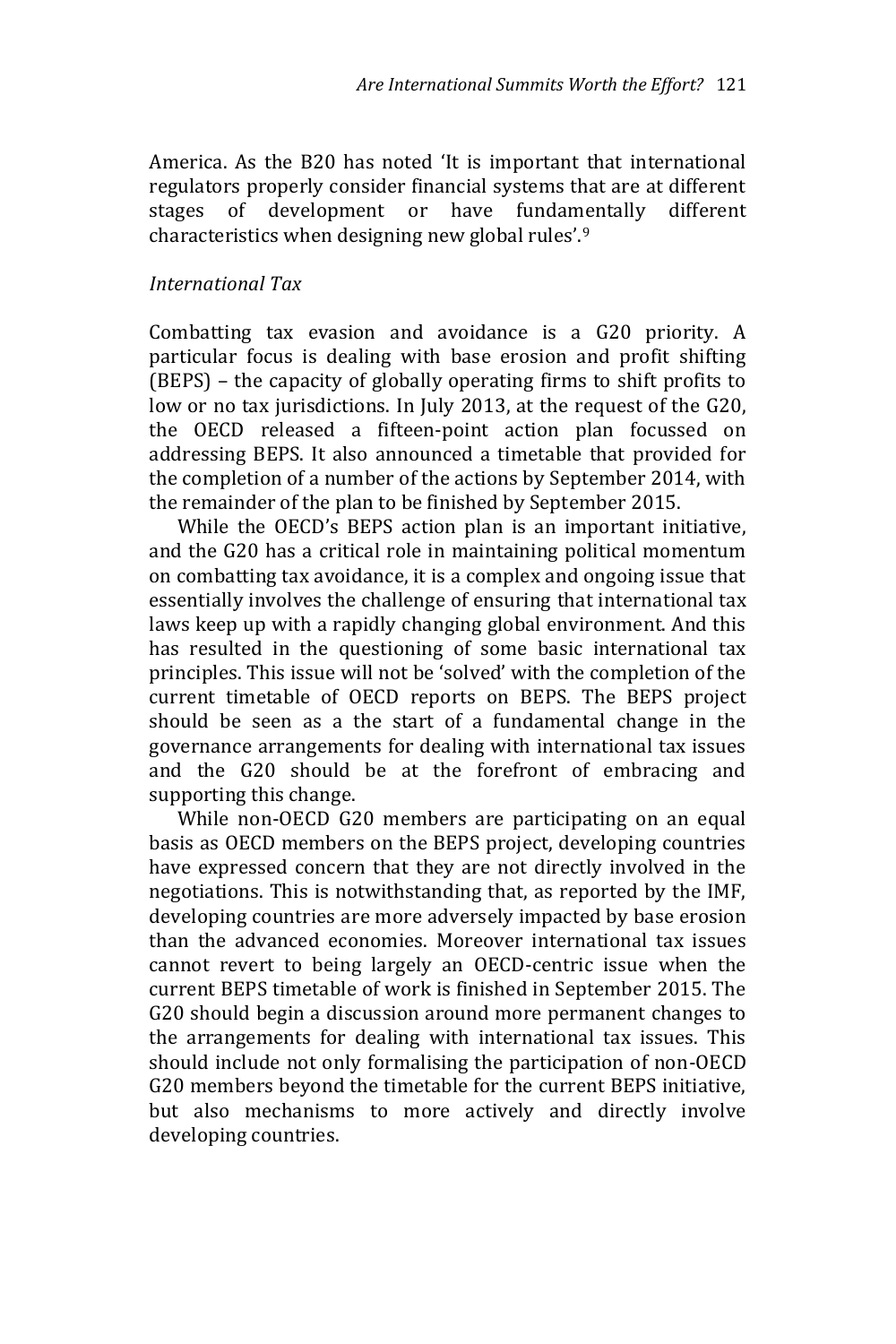### *The G20 Will Have to Discuss Security Issues*

Given rising geo-political tension – such as the situation in Ukraine, Gaza and Syria – security issues are likely to feature at the Brisbane G20 Summit. This is not a new development. The crisis in Syria dominated the St Petersburg Summit in 2013 and it was the issue discussed at the Leaders dinner. It has been suggested that leaders should bring their foreign ministers, national security advisors or relevant diplomats to Brisbane in case of a major crisis which would demand leaders' attention.<sup>10</sup> However there are already sufficient geopolitical tensions underway that warrant leaders' attention at the summit. Hence while the G20 has its origin as a forum focussed on economic issues in response to a financial crisis, the time has come when it should be explicitly acknowledged in the planning and setting of the summit agenda that leaders will discuss geo-political issues. Moreover dealing with escalating regional tensions is directly related to the performance of the global economy. As the Nobel Laureate in economics, Michael Spence, has noted 'at this moment in history, the main threats to prosperity – those that urgently need world leaders' attention and effective international cooperation – are the huge uncontained negative spillover effects of regional tensions, conflict, and competing claims to spheres of influence'. 11

#### **CONCLUSION**

In an increasingly integrated global economy, the world needs international economic summits such as the G20 leaders meeting. Such summits have to be effective. This will require a focused and integrated agenda and a skilful chair. Importantly, leaders have to be directly involved. Such summits are expensive and can cause disruption for the host city. However the focus should not be on the monetary cost of hosting a G20 leader's summit. The biggest cost to worry about is that of lost opportunity. That is, not taking full advantage of a gathering of leaders from the largest advanced and emerging markets to tackle some difficult global issues. As chair of the G20 in 2014, Australia has the responsibility of ensuring that this opportunity is not lost at the Brisbane Summit.

#### **NOTES ON CONTRIBUTOR**

Mike Callaghan is Director of the G20 Studies Centre at the Lowy Institute for International Policy in Sydney, Australia. He has extensive experience